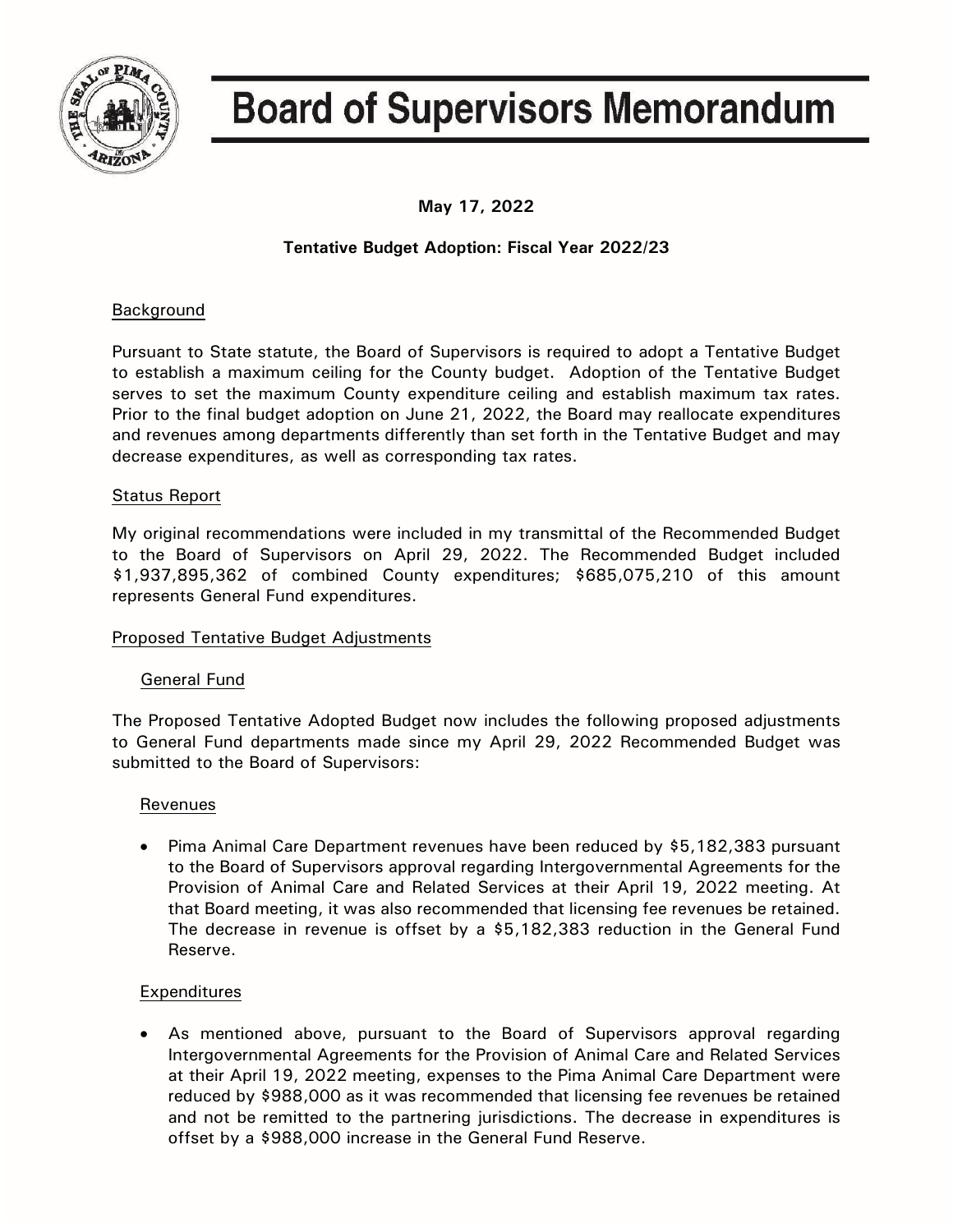The Honorable Chair and Members, Pima County Board of Supervisors Re: **Tentative Budget Adoption: Fiscal Year 2022/23** May 17, 2022 Page 2

• At the Board of Supervisors April 19, 2022 meeting, \$500,000 was approved for the Education Reimbursement Program to provide educational reimbursement to help retain employees by fostering their professional development, attracting careerminded talent, and boosting our employer brand. Although this reallocation has a neutral effect on total General Fund budgeted expenditures, it does decrease the General Fund Reserve by \$500,000.

#### General Fund Budget Reserve

The Tentative Ending Fund Balance will be \$41,177,804 or 6.2 percent of the Tentative General Fund revenues and operating transfers in. This is a \$4,694,383 reduction from the Recommended Budget Ending Fund Balance of \$45,872,187. In addition to the Ending Fund Balance noted above, the Recommended Budget included a \$10 million Emergency Reserve plus a \$3 million reserve for Inflation, Fuel and Security within the Finance Contingency budget to fund any unanticipated expenditures.

As a result of the changes above, the General Fund's proposed tentative net expenditures will be \$679,892,827.

#### Combined County Budget

The combined total County property tax rate is \$5.0652, a decrease of \$0.1300 per \$100 of taxable net assessed value from the Fiscal Year 2021/22 combined rate. The combined levies produced by this rate will increase by \$9.4 million or 1.9 percent from the current year.

The combined primary and secondary property taxes levied by the County fund 26.4 percent of the total County recommended expenditures.

The combined overall County Proposed Tentative Budget for Fiscal Year 2022/23 is \$1,932,712,979 and is \$182,887,228, or 8.6 percent less than the current year. As stated in the Recommended Budget, the FY2021/22 County's budget exceeded \$2 billion in expenditures. This was primarily due to the inclusion of \$300 million within the General Fund to pay a portion of the unfunded liabilities for the Public Safety Personnel Retirement System and Correction Officer Retirement Plan and \$350 million within the Grants Contingency fund for COVID-19 related grants. This year reflects the County's transition out of the COVID-19 pandemic response and the return to a new normal. The FY2022/23 Budget will have a similar approach in regards to grants by reserving \$250 million within the Finance Grants Contingency fund for the Infrastructure Investment and Jobs Act and any other unforeseen or emergency grants.

Prior to final adoption of the budget on June 21, 2022, I will transmit to the Board any other recommended adjustments to the Tentative Budget that may be necessary to incorporate the most recent information available to project this year's General Fund ending fund balance and next year's revenues and expenditures. I will develop any such recommended adjustments within the tax rates presented within the Proposed Tentative Budget to the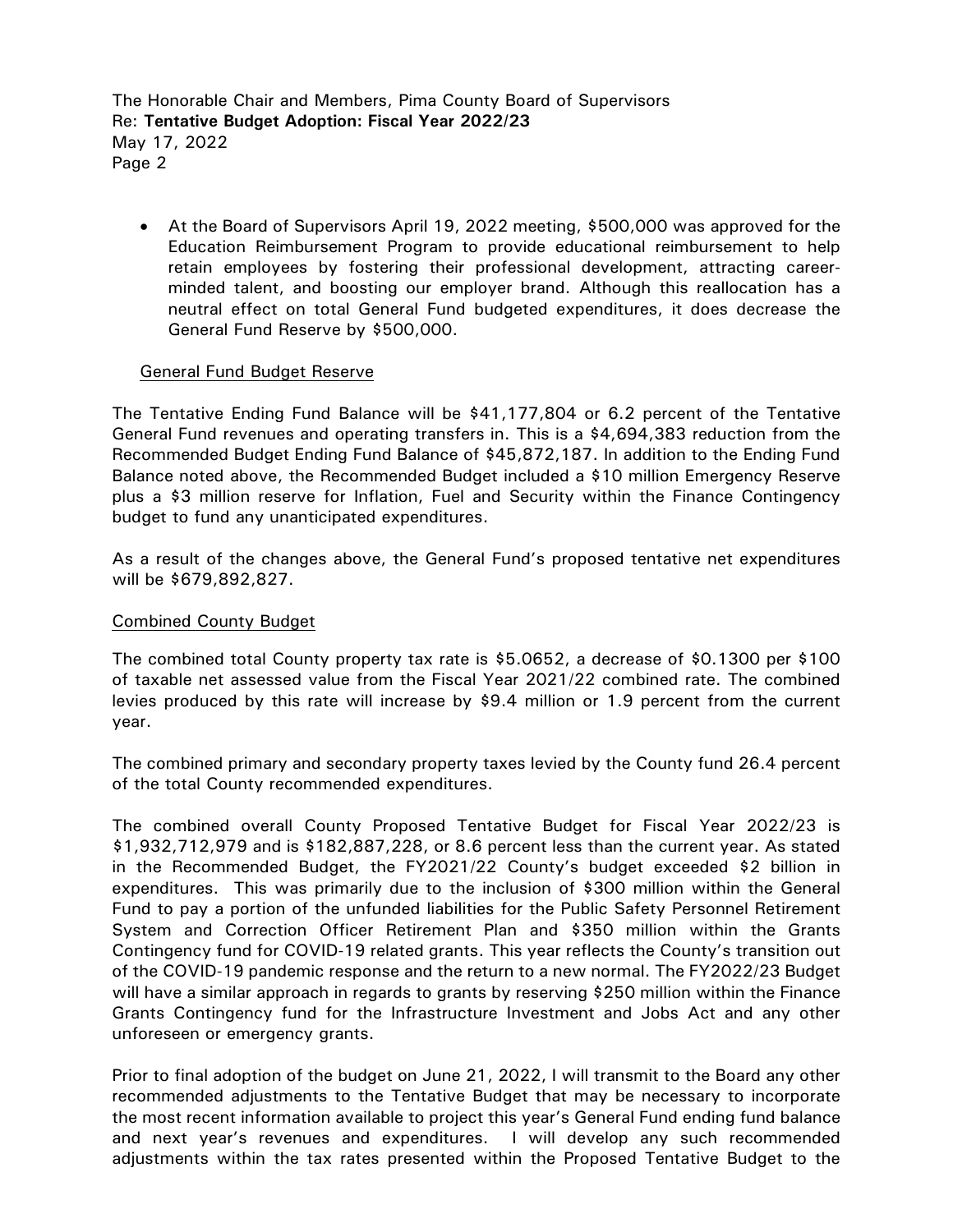The Honorable Chair and Members, Pima County Board of Supervisors Re: **Tentative Budget Adoption: Fiscal Year 2022/23** May 17, 2022 Page 3

Board, which are the tax rates listed in the table below.

#### Recommended Fiscal Year 2022/23 Budgets and Tax Rates

The table below outlines both the Fiscal Year 2022/23 expenditure budgets and tax rates I propose for Fiscal Year 2022/23 based on the information contained in this memorandum. Should the Board at the time of tentative adoption take action to increase County expenditures beyond those included in the Proposed Tentative Adopted Budget, the budget ceiling and/or the tax rate may increase above the amounts listed below.

| <b>Proposed Tentative Tax Rates</b>    |                              |          |
|----------------------------------------|------------------------------|----------|
| Fiscal Year 2022/23 Budget             | <b>Budgeted Expenditures</b> | Tax Rate |
| <b>Total County Budget</b>             | \$1,932,712,979              | \$5.0652 |
| <b>Primary Property Tax:</b>           |                              |          |
| General Fund Primary                   | 679,892,827                  | \$3.8764 |
|                                        |                              |          |
| <b>Secondary Property Taxes:</b>       |                              |          |
| <b>County Free Library District</b>    | 46,600,637                   | \$0.5453 |
| <b>Regional Flood Control District</b> | 18,475,401                   | \$0.3235 |
| <b>Debt Service</b>                    | 99,266,568                   | \$0.3200 |
| <b>Stadium District</b>                | \$8,824,807                  |          |

According to the State's Property Tax Oversight Commission, Pima County's neutral Fiscal Year 2022/23 Primary Levy is \$381,979,676. The proposed combined General Fund primary levy is \$392,781,054. State statute defines a neutral levy as a levy containing no increase that results from any increase in the value of existing property in the County due to market appreciation. **Under the proposed tentative primary property tax rate, as presented, the County will be required to issue a Truth in Taxation Notice and hold a Truth in Taxation public hearing prior to the final budget adoption (**Attachment 1**).**

In 2015, the State Legislature passed legislation making the County Library and Regional Flood Control Districts secondary property tax levies subject to Truth in Taxation requirements similar to the requirements already in place for the County's primary property tax levy as described above. The impact to each district is as follows:

The Library District's neutral secondary levy is \$52,750,443. The proposed secondary levy is \$55,253,201. **Pursuant to statute, the Library District will be required to issue a Truth in Taxation Notice and hold a Truth in Taxation public hearing prior to the final budget adoption (**Attachment 2**)**.

The Regional Flood Control District's neutral secondary levy is \$29,658,203. The proposed